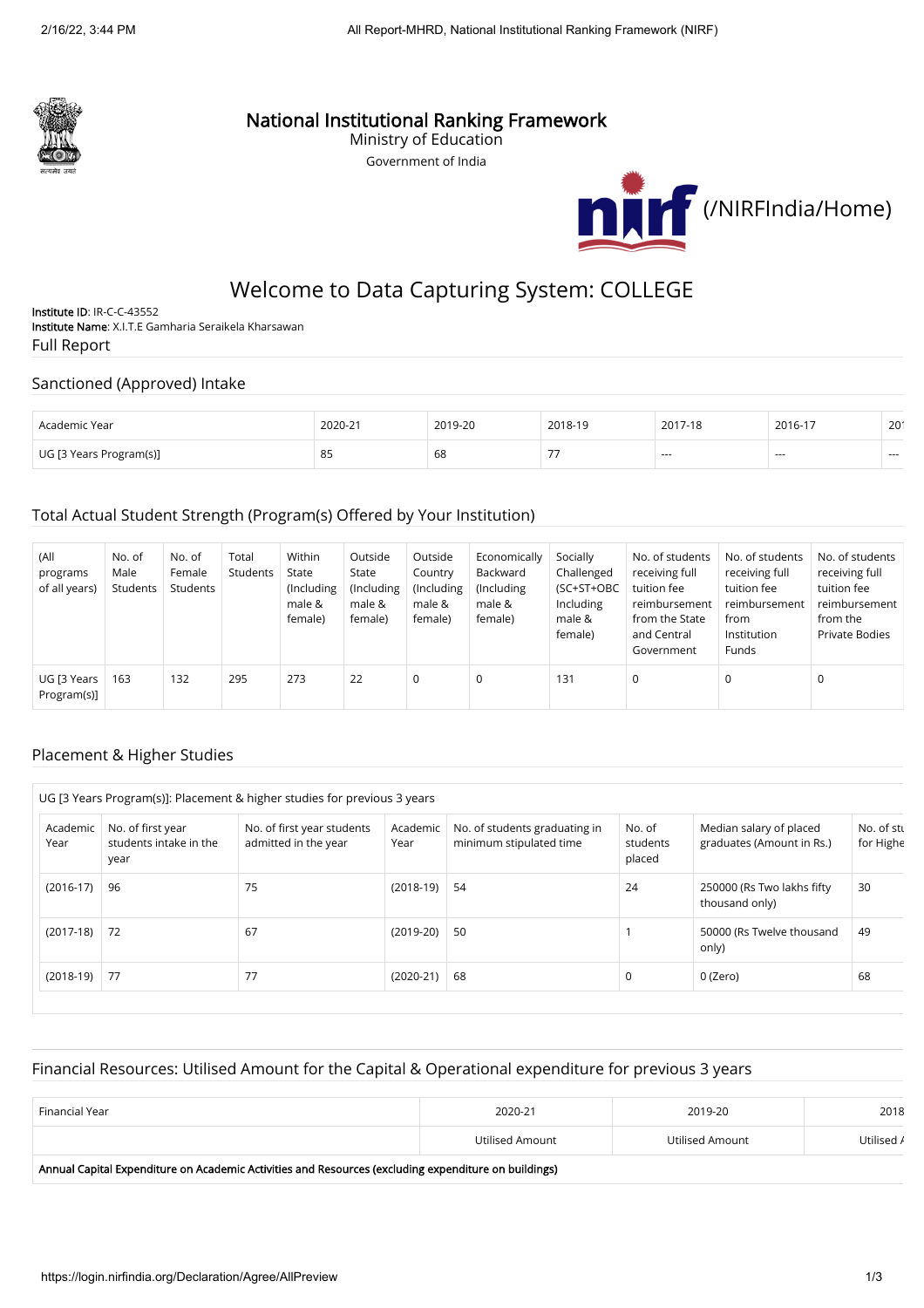| <b>Financial Year</b>                                                                                                                                                                           | 2020-21                                                               | 2019-20                                                                          | 2018                                              |
|-------------------------------------------------------------------------------------------------------------------------------------------------------------------------------------------------|-----------------------------------------------------------------------|----------------------------------------------------------------------------------|---------------------------------------------------|
|                                                                                                                                                                                                 | <b>Utilised Amount</b>                                                | <b>Utilised Amount</b>                                                           | Utilised /                                        |
| Library                                                                                                                                                                                         | 25276 (Twenty Five Thousand Two<br>Hundred and Seventy Six)           | 50365 (Fifty Thousand Three Hund<br>red and Sixty Five)                          | 39025 (Thirty Nine<br>wenty Fiven)                |
| New Equipment for Laboratories                                                                                                                                                                  | 0 (Zero)                                                              | 0 (Zero)                                                                         | $0$ (Zero)                                        |
| Other expenditure on creation of Capital Assets (excluding expenditure<br>on Land and Building)                                                                                                 | 156183 (One Lakh Fifty Six Thousa<br>nd One Hundred and Eighty Three) | 146490 (One Lakh Forty Six Thousa<br>nd Four Hundred and Ninety)                 | 147296 (One Lakh<br>usand Two Hundre              |
| Annual Operational Expenditure                                                                                                                                                                  |                                                                       |                                                                                  |                                                   |
| Salaries (Teaching and Non Teaching staff)                                                                                                                                                      | 5099903 (Fifty Lakh Ninety Nine Th<br>ousand Nine Hundred and three)  | 5315732 (Fifty Three Lakh Fifteen T<br>housand Seven Hundred and Thirt<br>y Two) | 6558451 (Sixty five<br>housand four hung<br>e)    |
| Maintenance of Academic Infrastructure or consumables and other<br>running expenditures (excluding maintenance of hostels and allied<br>services, rent of the building, depreciation cost, etc) | 2067604 (Twenty Lakh Sixty Seven<br>Thousand Six Hundred and four)    | 2616433 (Twenty six lakh sixteen t<br>housand four Hundred and thirty t<br>hree) | 3138653 (Thirty Or<br>ht thousand six hu<br>hree) |
| Seminars / Conferences / Workshops etc.                                                                                                                                                         | 19050 (Nineteen Thousand and Fift<br>y)                               | 2650 (Two Thousand six hundred a<br>nd fifty)                                    | 21415 (Twenty On<br>Hundred and fifter            |

## PCS Facilities: Facilities of physically challenged students

| 1. Do your institution buildings have Lifts/Ramps?                                                                                                          | Yes, less than 40% |
|-------------------------------------------------------------------------------------------------------------------------------------------------------------|--------------------|
| 2. Do your institution have provision for walking aids, including wheel chairs and transportation from one building to another for handicapped<br>students? | No                 |
| 3. Do your institution buildings have specially designed toilets for handicapped students?                                                                  | Yes, less than 40% |

## Faculty Details

| Srno           | Name                             | Age | Designation            | Gender | Qualification | Experience (In<br>Months) | Currently working with<br>institution? | Joining<br>Date     | Leaving<br>Date |
|----------------|----------------------------------|-----|------------------------|--------|---------------|---------------------------|----------------------------------------|---------------------|-----------------|
| $\mathbf{1}$   | DR PARTHA PRIYA DAS              | 51  | Assistant<br>Professor | Male   | Ph.D          | 351                       | Yes                                    | $01 - 08 -$<br>2012 | ---             |
| 2              | Dr Sanchita Ghosh<br>Chowdhury   | 44  | Assistant<br>Professor | Female | Ph.D          | 144                       | Yes                                    | $01 - 07 -$<br>2011 | $\cdots$        |
| 3              | Mr Nishit Prasad Singh           | 54  | Assistant<br>Professor | Male   | PGDBM         | 353                       | Yes                                    | $01-07-$<br>2011    | ---             |
| 4              | Amit Chaturvedi                  | 43  | Assistant<br>Professor | Male   | <b>MBA</b>    | 192                       | Yes                                    | $01 - 08 -$<br>2018 | ---             |
| 5              | SUSHMITA CHOUDHURY<br><b>SEN</b> | 41  | Assistant<br>Professor | Female | M.COM         | 119                       | Yes                                    | $01 - 12 -$<br>2016 | ---             |
| 6              | DR FR E A FRANCIS SJ             | 60  | Assistant<br>Professor | Male   | Ph.D          | 216                       | Yes                                    | $01 - 01 -$<br>2018 | $---$           |
| $\overline{7}$ | DR PRAMOD KUMAR SINGH            | 32  | Assistant<br>Professor | Male   | Ph.D          | 78                        | Yes                                    | $24-02-$<br>2020    | ---             |
| 8              | DR RADHA MAHALI                  | 37  | Assistant<br>Professor | Female | Ph.D          | 118                       | Yes                                    | $12 - 09 -$<br>2020 | ---             |
| 9              | SHAILESH KUMAR DUBEY             | 30  | Assistant<br>Professor | Male   | M.COM         | 120                       | Yes                                    | $01 - 03 -$<br>2020 | $---$           |